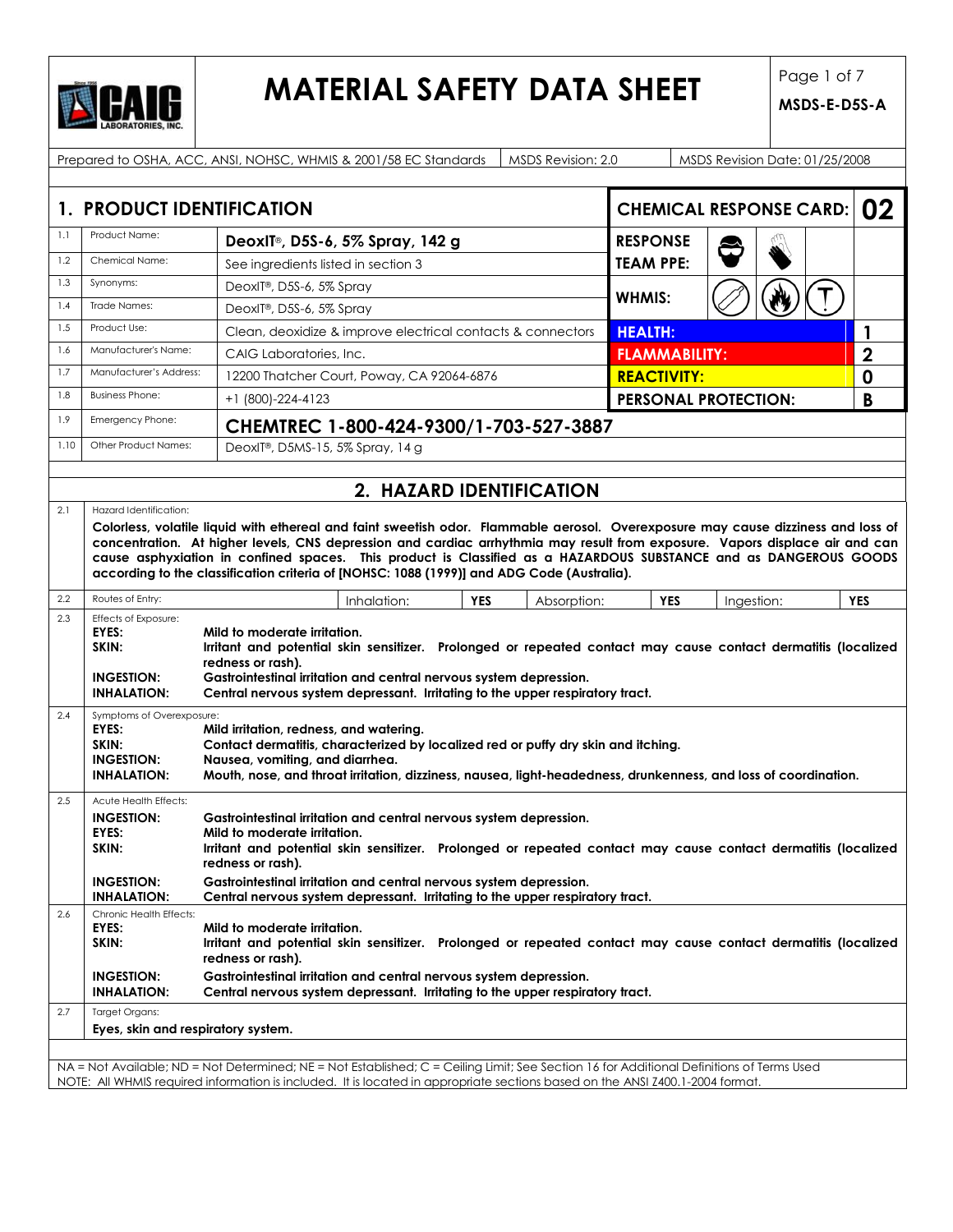

# **MATERIAL SAFETY DATA SHEET** Page 2 of 7

|                                                                                                                                        |                                                                                   | Prepared to OSHA, ACC, ANSI, NOHSC, WHMIS & 2001/58 EC Standards                                                                                                                              |                  |                                         |               | <b>MSDS Revision: 2.0</b> |           |                                                  |              | MSDS Revision Date: 01/25/2008 |           |             |             |              |
|----------------------------------------------------------------------------------------------------------------------------------------|-----------------------------------------------------------------------------------|-----------------------------------------------------------------------------------------------------------------------------------------------------------------------------------------------|------------------|-----------------------------------------|---------------|---------------------------|-----------|--------------------------------------------------|--------------|--------------------------------|-----------|-------------|-------------|--------------|
|                                                                                                                                        |                                                                                   |                                                                                                                                                                                               |                  | 3. COMPOSITION & INGREDIENT INFORMATION |               |                           |           |                                                  |              |                                |           |             |             |              |
|                                                                                                                                        |                                                                                   |                                                                                                                                                                                               |                  |                                         |               |                           |           | <b>EXPOSURE LIMITS IN AIR (mg/m<sup>3</sup>)</b> |              |                                |           |             |             |              |
|                                                                                                                                        |                                                                                   |                                                                                                                                                                                               |                  |                                         |               | <b>ACGIH</b>              |           |                                                  | <b>NOHSC</b> |                                |           | <b>OSHA</b> |             |              |
|                                                                                                                                        |                                                                                   |                                                                                                                                                                                               |                  |                                         |               |                           | ppm       |                                                  | ppm          |                                |           | ppm         |             | <b>OTHER</b> |
|                                                                                                                                        |                                                                                   |                                                                                                                                                                                               |                  |                                         |               |                           |           | ES-                                              | ES-          | ES-                            |           |             |             |              |
|                                                                                                                                        | <b>CHEMICAL NAME(S)</b>                                                           | CAS No.                                                                                                                                                                                       | <b>RTECS No.</b> | <b>EINECS No.</b>                       | $\frac{0}{0}$ | <b>TLV</b>                | STEL      | <b>TWA</b>                                       | <b>STEL</b>  | <b>PEAK</b>                    | TLV       | <b>STEL</b> | <b>IDLH</b> |              |
|                                                                                                                                        | IPETROLEUM NAPHTHA                                                                | 64742-88-7                                                                                                                                                                                    | XS5250000        | 265-191-7                               | $\leq 75$     | 100                       | <b>NE</b> | 100                                              | <b>NE</b>    | <b>NE</b>                      | 100       | <b>NE</b>   | <b>NE</b>   |              |
| <b>DIFLUOROETHANE</b>                                                                                                                  |                                                                                   | $75 - 37 - 6$                                                                                                                                                                                 | KI4100000        | 200-866-1                               | $\leq 20$     | 1000                      | ΝA        | 1000                                             | <b>NA</b>    | <b>NA</b>                      | 1000      | <b>NA</b>   | <b>NA</b>   | <b>SKIN</b>  |
|                                                                                                                                        | DeoxIT® D100L                                                                     | <b>TRADE SECRET</b>                                                                                                                                                                           | <b>INA</b>       | <b>NA</b>                               | $\leq 5$      | <b>NA</b>                 | ΝA        | <b>NA</b>                                        | <b>NA</b>    | <b>NA</b>                      | <b>NA</b> | <b>NA</b>   | <b>NA</b>   |              |
|                                                                                                                                        |                                                                                   |                                                                                                                                                                                               |                  |                                         |               |                           |           |                                                  |              |                                |           |             |             |              |
|                                                                                                                                        |                                                                                   |                                                                                                                                                                                               |                  |                                         |               |                           |           |                                                  |              |                                |           |             |             |              |
|                                                                                                                                        |                                                                                   |                                                                                                                                                                                               |                  | 4. FIRST AID MEASURES                   |               |                           |           |                                                  |              |                                |           |             |             |              |
| 4.1                                                                                                                                    | First Aid:                                                                        |                                                                                                                                                                                               |                  |                                         |               |                           |           |                                                  |              |                                |           |             |             |              |
|                                                                                                                                        | EYES:                                                                             | Flush eyes thoroughly with copious amounts of water for at least 15 minutes, holding eyelid(s) open to ensure<br>complete flushing. If irritation persists, seek immediate medical attention. |                  |                                         |               |                           |           |                                                  |              |                                |           |             |             |              |
|                                                                                                                                        | SKIN:                                                                             | Remove contaminated clothing and wash affected areas with soap and water. If irritation persists, seek prompt                                                                                 |                  |                                         |               |                           |           |                                                  |              |                                |           |             |             |              |
|                                                                                                                                        |                                                                                   | medical attention. Do not wear contaminated clothing until after it has been properly cleaned.                                                                                                |                  |                                         |               |                           |           |                                                  |              |                                |           |             |             |              |
|                                                                                                                                        | <b>INGESTION:</b>                                                                 | Drink plenty of water. If irritation persists, contact a physician.                                                                                                                           |                  |                                         |               |                           |           |                                                  |              |                                |           |             |             |              |
| Remove victim to fresh air at once. If breathing is difficult, administer supplemental oxygen and seek immediate<br><b>INHALATION:</b> |                                                                                   |                                                                                                                                                                                               |                  |                                         |               |                           |           |                                                  |              |                                |           |             |             |              |
|                                                                                                                                        |                                                                                   | medical attention. If breathing stops, perform artificial respiration.                                                                                                                        |                  |                                         |               |                           |           |                                                  |              |                                |           |             |             |              |
| 4.2                                                                                                                                    | Medical Conditions Aggravated by Exposure:<br><b>HEALTH</b>                       |                                                                                                                                                                                               |                  |                                         | 1             |                           |           |                                                  |              |                                |           |             |             |              |
| None reported by the manufacturer.                                                                                                     |                                                                                   |                                                                                                                                                                                               |                  |                                         |               |                           |           | <b>FLAMMABILITY</b>                              |              |                                |           |             |             | $\mathbf 2$  |
|                                                                                                                                        |                                                                                   |                                                                                                                                                                                               |                  |                                         |               |                           |           | <b>REACTIVITY</b>                                |              |                                |           |             | 0           |              |
|                                                                                                                                        |                                                                                   |                                                                                                                                                                                               |                  |                                         |               |                           |           | <b>PROTECTIVE EQUIPMENT</b>                      |              |                                |           |             |             |              |
|                                                                                                                                        |                                                                                   |                                                                                                                                                                                               |                  |                                         |               |                           |           | <b>EYES</b>                                      |              | <b>SKIN</b>                    |           |             |             |              |
|                                                                                                                                        |                                                                                   |                                                                                                                                                                                               |                  |                                         |               |                           |           |                                                  |              |                                |           |             |             |              |
|                                                                                                                                        |                                                                                   |                                                                                                                                                                                               |                  | 5. FIREFIGHTING MEASURES                |               |                           |           |                                                  |              |                                |           |             |             |              |
| 5.1                                                                                                                                    | Flashpoint & Method:                                                              |                                                                                                                                                                                               |                  |                                         |               |                           |           |                                                  |              |                                |           |             |             |              |
|                                                                                                                                        |                                                                                   | 48.8 °C - 54.4 °C (120 °F – 130 °F). Level 2 aerosol.                                                                                                                                         |                  |                                         |               |                           |           |                                                  |              |                                |           |             |             |              |
| 5.2                                                                                                                                    | Autoignition Temperature:                                                         |                                                                                                                                                                                               |                  |                                         |               |                           |           |                                                  |              |                                |           |             |             |              |
|                                                                                                                                        | ΝA                                                                                |                                                                                                                                                                                               |                  |                                         |               |                           |           |                                                  |              |                                |           |             |             |              |
| 5.3                                                                                                                                    | Flammability Limits:                                                              |                                                                                                                                                                                               |                  | Lower Explosive Limit (LEL):            |               | <b>NA</b>                 |           | Upper Explosive Limit (UEL):                     |              |                                |           |             |             | ΝA           |
| 5.4                                                                                                                                    | Fire & Explosion Hazards:                                                         |                                                                                                                                                                                               |                  |                                         |               |                           |           |                                                  |              |                                |           |             |             |              |
| 5.5                                                                                                                                    | Carbon dioxide, carbon monoxide, hydrocarbons.                                    |                                                                                                                                                                                               |                  |                                         |               |                           |           |                                                  |              |                                |           |             |             |              |
|                                                                                                                                        | Extinguishing Methods:<br>CO <sub>2</sub> , Alcohol foam, Dry Chemical, Water Fog |                                                                                                                                                                                               |                  |                                         |               |                           |           |                                                  |              |                                |           |             |             |              |
| 5.6                                                                                                                                    | Firefighting Procedures:                                                          |                                                                                                                                                                                               |                  |                                         |               |                           |           |                                                  |              |                                |           |             |             |              |
|                                                                                                                                        |                                                                                   | Wear NIOSH/MSHA approved self-contained breathing apparatus and protective clothing. Use a water                                                                                              |                  |                                         |               |                           |           |                                                  |              |                                |           |             |             |              |
|                                                                                                                                        |                                                                                   | spray to cool containers involved in fire. Do not use direct water stream. Container storage areas                                                                                            |                  |                                         |               |                           |           |                                                  |              |                                |           |             |             |              |
|                                                                                                                                        |                                                                                   | exposed to direct flame contact should be cooled with large quantities of water as needed to prevent                                                                                          |                  |                                         |               |                           |           |                                                  |              |                                |           |             |             |              |
|                                                                                                                                        |                                                                                   | weakening of container structure. Keep containers cool until well after the fire is out to prevent rupture.                                                                                   |                  |                                         |               |                           |           |                                                  |              |                                |           |             |             |              |
|                                                                                                                                        | natural waterway.                                                                 | Prevent runoff from fire control or dilution from entering sewers, drains, drinking water supply, or any                                                                                      |                  |                                         |               |                           |           |                                                  |              |                                |           |             |             |              |
|                                                                                                                                        |                                                                                   |                                                                                                                                                                                               |                  |                                         |               |                           |           |                                                  |              |                                |           |             |             |              |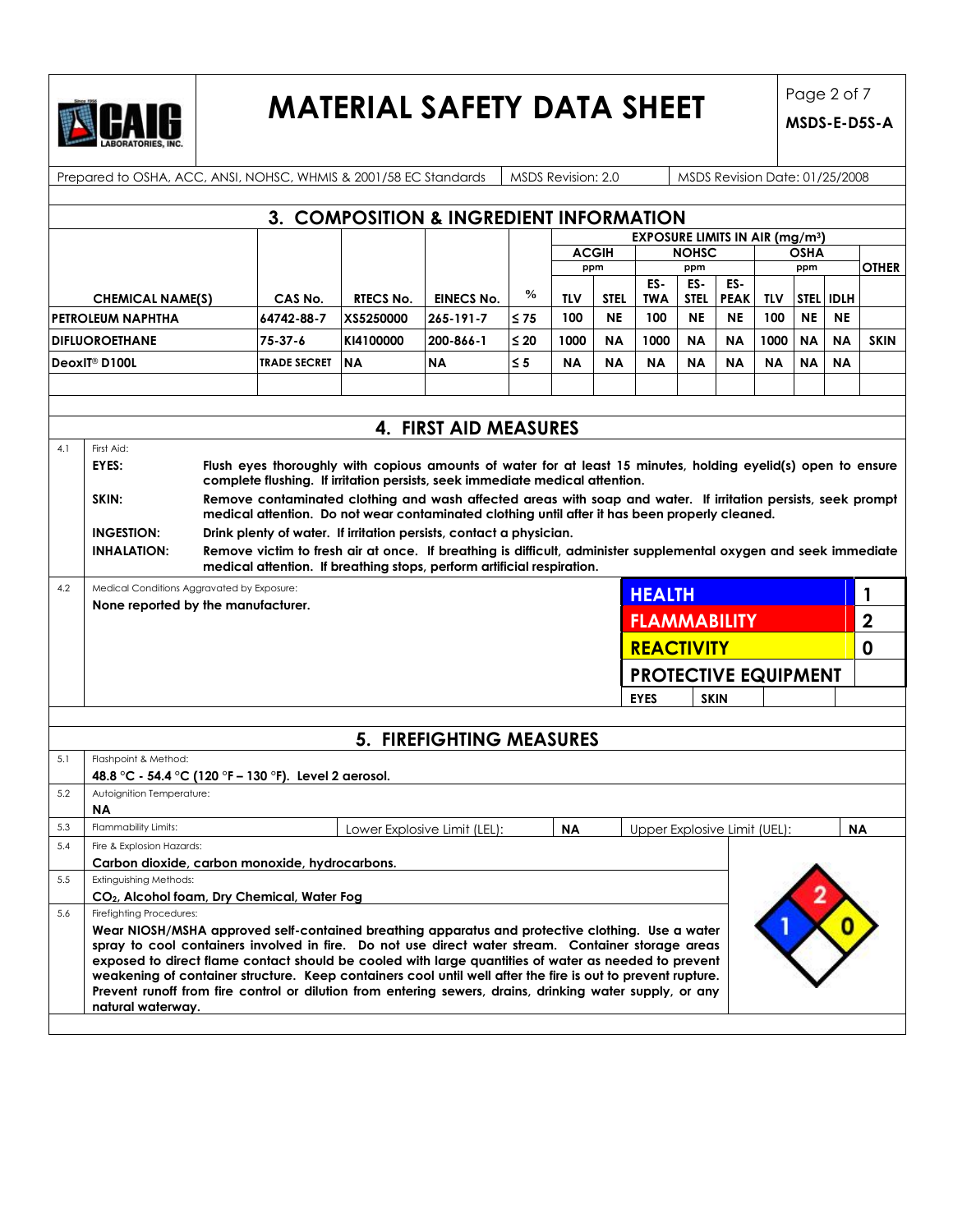

# **MATERIAL SAFETY DATA SHEET** Page 3 of 7

|      |                                                                                                  | Prepared to OSHA, ACC, ANSI, NOHSC, WHMIS & 2001/58 EC Standards                                                                                                                                                                                                                                                                                                                                                                                                                                                                                                                                 | MSDS Revision: 2.0 | MSDS Revision Date: 01/25/2008 |  |  |
|------|--------------------------------------------------------------------------------------------------|--------------------------------------------------------------------------------------------------------------------------------------------------------------------------------------------------------------------------------------------------------------------------------------------------------------------------------------------------------------------------------------------------------------------------------------------------------------------------------------------------------------------------------------------------------------------------------------------------|--------------------|--------------------------------|--|--|
|      |                                                                                                  | <b>6. ACCIDENTAL RELEASE MEASURES</b>                                                                                                                                                                                                                                                                                                                                                                                                                                                                                                                                                            |                    |                                |  |  |
| 6.1  | Spills:                                                                                          | Secure spill area and deny entry to all unprotected individuals. Individuals involved in the cleanup should wear appropriate personal<br>protective equipment. Area may become slippery. Absorb product onto porous material, such as sand, clay, diatomaceous earth or<br>commercial absorbent material. Place into leak-proof, U.S. DOT-approved containers. If necessary, cover all drains and dike well<br>ahead of the spill to prevent runoff into sewers, drains, and all waterways. Contact appropriate local or provincial authorities for<br>assistance and/or reporting requirements. |                    |                                |  |  |
|      |                                                                                                  | 7. HANDLING & STORAGE INFORMATION                                                                                                                                                                                                                                                                                                                                                                                                                                                                                                                                                                |                    |                                |  |  |
| 7.1  | Work & Hygiene Practices:<br>skin contact.                                                       | Wash hands thoroughly after using this product and before eating, drinking, or smoking. Remove soiled clothing to prevent prolonged                                                                                                                                                                                                                                                                                                                                                                                                                                                              |                    |                                |  |  |
| 7.2  | Storage & Handling:                                                                              | Store at temperatures between 59 °F and 95 °F (15 °C and 35 °C) in a dry, well-ventilated location. Keep away from heat, sparks,<br>open flame, and other sources of ignition. Normal shelf-life: 2-3 years.                                                                                                                                                                                                                                                                                                                                                                                     |                    |                                |  |  |
| 7.3  | Special Precautions:                                                                             | Empty containers can contain flammable vapors. Do not cut, drill, grind, weld or perform similar operations on or near containers.                                                                                                                                                                                                                                                                                                                                                                                                                                                               |                    |                                |  |  |
|      |                                                                                                  | 8. EXPOSURE CONTROLS & PERSONAL PROTECTION                                                                                                                                                                                                                                                                                                                                                                                                                                                                                                                                                       |                    |                                |  |  |
| 8.1  | Ventilation & Engineering Controls:                                                              | Use with adequate ventilation (e.g., open doors and windows, local exhaust ventilation). Ensure appropriate decontamination<br>equipment is available (e.g., sink, safety shower, eye-wash station).                                                                                                                                                                                                                                                                                                                                                                                             |                    |                                |  |  |
| 8.2  | <b>Respiratory Protection:</b><br>None required, when used with adequate ventilation.            |                                                                                                                                                                                                                                                                                                                                                                                                                                                                                                                                                                                                  |                    |                                |  |  |
| 8.3  | Eye Protection:<br>Wear safety glasses with side shields (ANSI Z87) under normal use conditions. |                                                                                                                                                                                                                                                                                                                                                                                                                                                                                                                                                                                                  |                    |                                |  |  |
| 8.4  | <b>Hand Protection:</b>                                                                          | None required under normal conditions of use. However, may cause skin irritation in some sensitive individuals. In such cases, wear<br>rubber or impervious plastic gloves.                                                                                                                                                                                                                                                                                                                                                                                                                      |                    |                                |  |  |
| 8.5  | <b>Body Protection:</b>                                                                          | Use as necessary to prevent skin contact.                                                                                                                                                                                                                                                                                                                                                                                                                                                                                                                                                        |                    |                                |  |  |
|      |                                                                                                  | 9. PHYSICAL & CHEMICAL PROPERTIES                                                                                                                                                                                                                                                                                                                                                                                                                                                                                                                                                                |                    |                                |  |  |
| 9.1  | Density:                                                                                         | 0.75                                                                                                                                                                                                                                                                                                                                                                                                                                                                                                                                                                                             |                    |                                |  |  |
| 9.2  | Boiling Point:                                                                                   | 171.1 °C - 204 °C @ 760 mmHg                                                                                                                                                                                                                                                                                                                                                                                                                                                                                                                                                                     |                    |                                |  |  |
| 9.3  | Melting Point:                                                                                   | ΝA                                                                                                                                                                                                                                                                                                                                                                                                                                                                                                                                                                                               |                    |                                |  |  |
| 9.4  | <b>Evaporation Rate:</b>                                                                         | $0.11$ (n-Butyl Acetate = 1.0)                                                                                                                                                                                                                                                                                                                                                                                                                                                                                                                                                                   |                    |                                |  |  |
| 9.5  | Vapor Pressure:                                                                                  | 35 psig @ 20 °C, 50 psig @ 50 °C                                                                                                                                                                                                                                                                                                                                                                                                                                                                                                                                                                 |                    |                                |  |  |
| 9.6  | Molecular Weight:                                                                                | <b>NA</b>                                                                                                                                                                                                                                                                                                                                                                                                                                                                                                                                                                                        |                    |                                |  |  |
| 9.7  | Appearance & Color:                                                                              | Light red, aerosol                                                                                                                                                                                                                                                                                                                                                                                                                                                                                                                                                                               |                    |                                |  |  |
| 9.8  | Odor Threshold:                                                                                  | Ethereal/hydrocarbon odor                                                                                                                                                                                                                                                                                                                                                                                                                                                                                                                                                                        |                    |                                |  |  |
| 9.9  | Solubility:                                                                                      | Not soluble in water                                                                                                                                                                                                                                                                                                                                                                                                                                                                                                                                                                             |                    |                                |  |  |
| 9.10 | pH                                                                                               | <b>ND</b>                                                                                                                                                                                                                                                                                                                                                                                                                                                                                                                                                                                        |                    |                                |  |  |
| 9.11 | Viscosity:                                                                                       | $10.0$ cps                                                                                                                                                                                                                                                                                                                                                                                                                                                                                                                                                                                       |                    |                                |  |  |
| 9.12 | VOC (grams/liters)                                                                               | 588 g/l                                                                                                                                                                                                                                                                                                                                                                                                                                                                                                                                                                                          |                    |                                |  |  |
|      | Other Information:                                                                               | Vapor Density = $4.9$ (Air = 1.0)                                                                                                                                                                                                                                                                                                                                                                                                                                                                                                                                                                |                    |                                |  |  |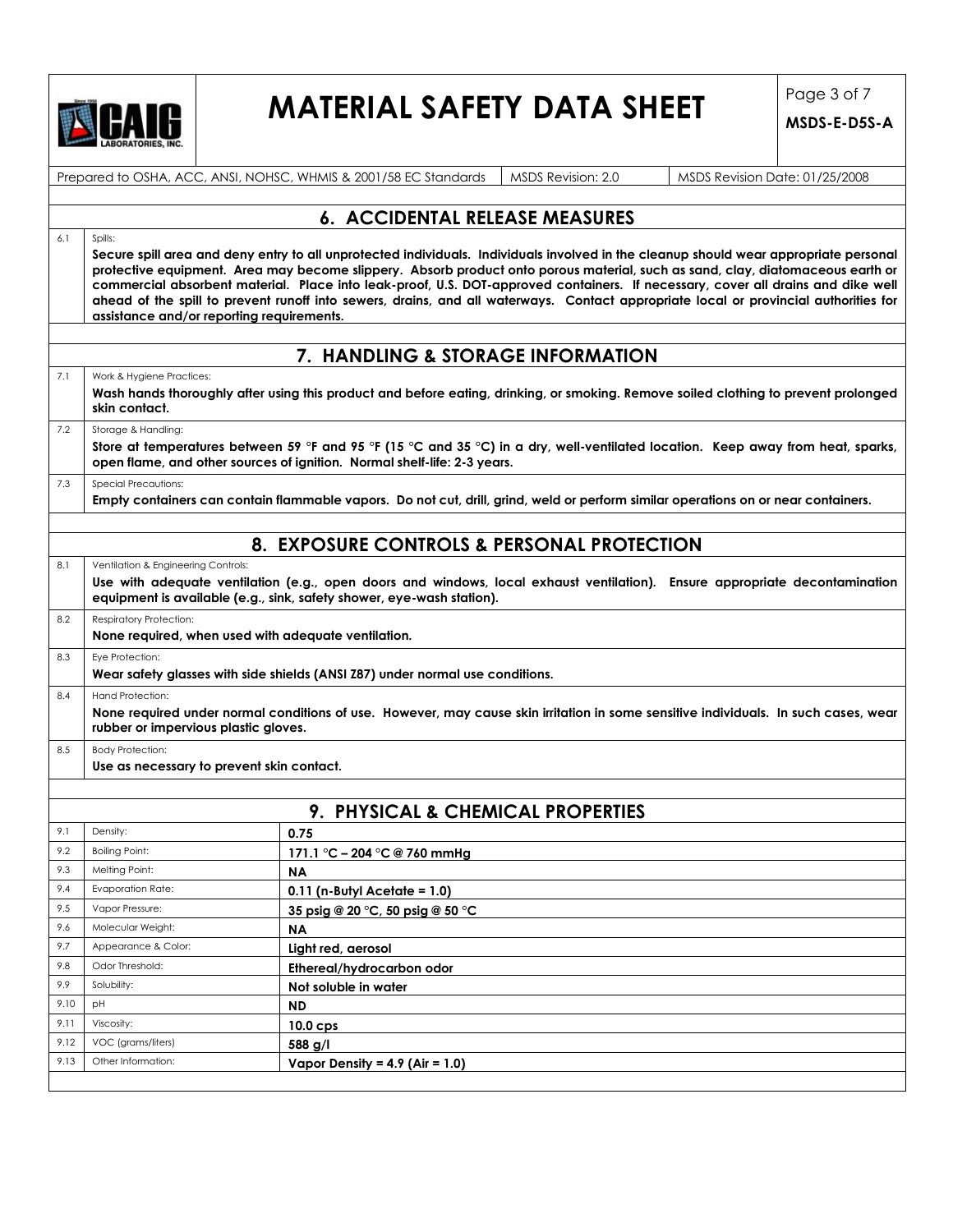

# **MATERIAL SAFETY DATA SHEET**  $\int_{\text{MSS E PSS}}^{\text{Page 4 of 7}}$

|      |                                                                                        | Prepared to OSHA, ACC, ANSI, NOHSC, WHMIS & 2001/58 EC Standards                                                      | MSDS Revision: 2.0 | MSDS Revision Date: 01/25/2008                                                                                                            |
|------|----------------------------------------------------------------------------------------|-----------------------------------------------------------------------------------------------------------------------|--------------------|-------------------------------------------------------------------------------------------------------------------------------------------|
|      |                                                                                        | <b>10. STABILITY &amp; REACTIVITY</b>                                                                                 |                    |                                                                                                                                           |
| 10.1 | Stability:                                                                             |                                                                                                                       |                    |                                                                                                                                           |
|      | Stable under normal conditions of use (see section 7).                                 |                                                                                                                       |                    |                                                                                                                                           |
| 10.2 | Hazardous Decomposition Products:                                                      |                                                                                                                       |                    |                                                                                                                                           |
|      |                                                                                        |                                                                                                                       |                    | Change in color signifies exposure to ultraviolet light or exceeding shelf life. Will not degrade to unstable products. Discard solution. |
| 10.3 | Hazardous Polymerization:                                                              |                                                                                                                       |                    |                                                                                                                                           |
|      | Will not occur.                                                                        |                                                                                                                       |                    |                                                                                                                                           |
| 10.4 | Conditions to Avoid:                                                                   |                                                                                                                       |                    |                                                                                                                                           |
|      | heavily trafficked areas.                                                              |                                                                                                                       |                    | Use or storage near open flames, sparks, high heat (>100 °F) or other heat sources, and proximity to incompatible substances and          |
| 10.5 | Incompatible Substances:                                                               |                                                                                                                       |                    |                                                                                                                                           |
|      | Strong oxidizers.                                                                      |                                                                                                                       |                    |                                                                                                                                           |
|      |                                                                                        |                                                                                                                       |                    |                                                                                                                                           |
|      |                                                                                        | <b>11. TOXICOLOGICAL INFORMATION</b>                                                                                  |                    |                                                                                                                                           |
| 11.1 | <b>Toxicity Data:</b>                                                                  |                                                                                                                       |                    |                                                                                                                                           |
|      |                                                                                        | product, which are found in the scientific literature. These data have not been presented in this document.           |                    | This product has not been tested on animals to obtain toxicological data. There are toxicology data for the components of this            |
| 11.2 | Acute Toxicity:                                                                        |                                                                                                                       |                    |                                                                                                                                           |
|      | See section 2.5                                                                        |                                                                                                                       |                    |                                                                                                                                           |
| 11.3 | Chronic Toxicity:                                                                      |                                                                                                                       |                    |                                                                                                                                           |
|      | See section 2.6                                                                        |                                                                                                                       |                    |                                                                                                                                           |
| 11.4 | Suspected Carcinogen:<br><b>NE</b>                                                     |                                                                                                                       |                    |                                                                                                                                           |
| 11.5 | Reproductive Toxicity:                                                                 |                                                                                                                       |                    |                                                                                                                                           |
|      |                                                                                        | This product is not reported to produce reproductive toxicity in humans.                                              |                    |                                                                                                                                           |
|      | Mutagenicity:                                                                          | This product is not reported to produce mutagenic effects in humans.                                                  |                    |                                                                                                                                           |
|      | Embryotoxicity:                                                                        | This product is not reported to produce embryotoxic effects in humans.                                                |                    |                                                                                                                                           |
|      | Teratogenicity:                                                                        | This product is not reported to produce teratogenic effects in humans.                                                |                    |                                                                                                                                           |
|      | Reproductive Toxicity:                                                                 | This product is not reported to produce reproductive effects in humans.                                               |                    |                                                                                                                                           |
| 11.6 | Irritancy of Product:                                                                  |                                                                                                                       |                    |                                                                                                                                           |
|      | See Section 2.3                                                                        |                                                                                                                       |                    |                                                                                                                                           |
| 11.7 | <b>Biological Exposure Indices:</b>                                                    |                                                                                                                       |                    |                                                                                                                                           |
|      | <b>NE</b>                                                                              |                                                                                                                       |                    |                                                                                                                                           |
| 11.8 | Physician Recommendations:                                                             |                                                                                                                       |                    |                                                                                                                                           |
|      | Treat symptomatically.                                                                 |                                                                                                                       |                    |                                                                                                                                           |
|      |                                                                                        |                                                                                                                       |                    |                                                                                                                                           |
|      |                                                                                        | <b>12. ECOLOGICAL INFORMATION</b>                                                                                     |                    |                                                                                                                                           |
| 12.1 | Environmental Stability:                                                               |                                                                                                                       |                    |                                                                                                                                           |
|      |                                                                                        | This product will slowly volatile from soil. Components of this product will slowly decompose into organic compounds. |                    |                                                                                                                                           |
| 12.2 | Effects on Plants & Animals:                                                           |                                                                                                                       |                    |                                                                                                                                           |
|      | There is no specific data available for this product.                                  |                                                                                                                       |                    |                                                                                                                                           |
| 12.3 | Effects on Aquatic Life:                                                               |                                                                                                                       |                    |                                                                                                                                           |
|      |                                                                                        | Releases of large volumes of this product are expected to be harmful or fatal to overexposed aquatic life.            |                    |                                                                                                                                           |
| 12.4 | Environmental Impact (Percent by Weight):<br>VOC content: 75.0%                        |                                                                                                                       |                    |                                                                                                                                           |
|      |                                                                                        |                                                                                                                       |                    |                                                                                                                                           |
|      |                                                                                        | 13. DISPOSAL CONSIDERATIONS                                                                                           |                    |                                                                                                                                           |
| 13.1 | Waste Disposal:                                                                        | Dispose of in accordance with federal, state or local regulations.                                                    |                    |                                                                                                                                           |
| 13.2 | <b>Special Considerations:</b><br>EPA Waste Code: D001 (characteristic - ignitability) |                                                                                                                       |                    |                                                                                                                                           |
|      |                                                                                        |                                                                                                                       |                    |                                                                                                                                           |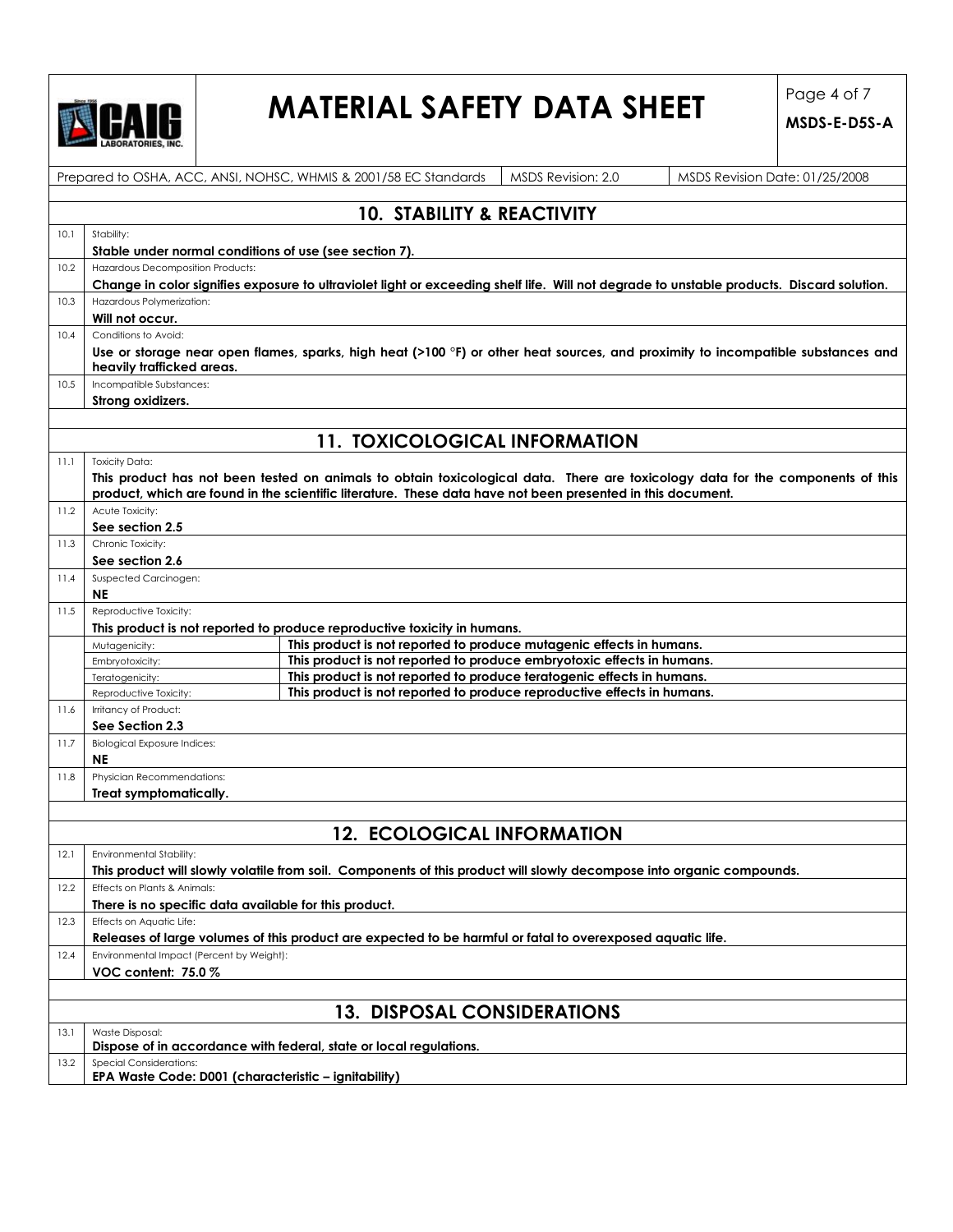

## **MATERIAL SAFETY DATA SHEET** Page 5 of 7

|      | Prepared to OSHA, ACC, ANSI, NOHSC, WHMIS & 2001/58 EC Standards<br>MSDS Revision: 2.0<br>MSDS Revision Date: 01/25/2008                                                                                                                                                                                                                                                                                                                           |                           |  |  |  |  |  |
|------|----------------------------------------------------------------------------------------------------------------------------------------------------------------------------------------------------------------------------------------------------------------------------------------------------------------------------------------------------------------------------------------------------------------------------------------------------|---------------------------|--|--|--|--|--|
|      | <b>14. TRANSPORTATION INFORMATION</b>                                                                                                                                                                                                                                                                                                                                                                                                              |                           |  |  |  |  |  |
|      | The basic description (ID Number, proper shipping name, hazard class & division, packing group) is shown for each mode of transportation.<br>Additional descriptive information may be required by 49 CFR, IATA/ICAO, IMDG, SCT, ADGR and the CTDGR.                                                                                                                                                                                               |                           |  |  |  |  |  |
| 14.1 | 49 CFR (GND):<br>CONSUMER COMMODITY, ORM-D (≤ 1.0 L)                                                                                                                                                                                                                                                                                                                                                                                               |                           |  |  |  |  |  |
| 14.2 | IATA (AIR):<br>CONSUMER COMMODITY, 9, ID8000 (≤ 500 ml)                                                                                                                                                                                                                                                                                                                                                                                            |                           |  |  |  |  |  |
|      | UN1950, AEROSOLS, 2.1 (> 500 ml)                                                                                                                                                                                                                                                                                                                                                                                                                   |                           |  |  |  |  |  |
| 14.3 | IMDG (OCN):<br>UN1950, AEROSOLS, 2, LTD QTY (≤ 1.0 L)                                                                                                                                                                                                                                                                                                                                                                                              | <b>CONSUMER COMMODITY</b> |  |  |  |  |  |
| 14.4 | <b>TDGR</b> (Canadian GND):<br>MARK PACKAGE "LIMITED QUANTITY" or "QUANTITÉ LIMITÉE" or "LTD QTY" or "QUANT LTÉE" (< 1.0 L)                                                                                                                                                                                                                                                                                                                        | <b>ORM-D</b>              |  |  |  |  |  |
| 14.5 | ADR/RID (EU):<br>UN1950, AEROSOLS, 2.1, ADR, LTD QTY (<1.0L)                                                                                                                                                                                                                                                                                                                                                                                       |                           |  |  |  |  |  |
| 14.6 | SCT (MEX):<br>UN1950, AEROSOLES, 2.1, CANTIDAD LIMITADA ( $\leq 1.0$ L)                                                                                                                                                                                                                                                                                                                                                                            |                           |  |  |  |  |  |
| 14.6 | ADGR (AUS):<br>UN1950, AEROSOLS, 2.1, LTD QTY (≤ 1.0 L)                                                                                                                                                                                                                                                                                                                                                                                            |                           |  |  |  |  |  |
|      | <b>15. REGULATORY INFORMATION</b>                                                                                                                                                                                                                                                                                                                                                                                                                  |                           |  |  |  |  |  |
| 15.1 | U.S. EPA SARA Reporting Requirements:                                                                                                                                                                                                                                                                                                                                                                                                              |                           |  |  |  |  |  |
| 15.2 | ΝA<br>U.S. EPA SARA Threshold Planning Quantity:                                                                                                                                                                                                                                                                                                                                                                                                   |                           |  |  |  |  |  |
| 15.3 | ΝA<br>U.S. EPA TSCA Inventory Status:                                                                                                                                                                                                                                                                                                                                                                                                              |                           |  |  |  |  |  |
| 15.4 | All chemical substances of this product are listed on the TSCA inventory or are otherwise exempt from inventory status.<br>U.S. EPA CERCLA Reportable Quantity (RQ):                                                                                                                                                                                                                                                                               |                           |  |  |  |  |  |
|      | ΝA                                                                                                                                                                                                                                                                                                                                                                                                                                                 |                           |  |  |  |  |  |
| 15.5 | Other U.S. Federal Requirements:<br>ΝA                                                                                                                                                                                                                                                                                                                                                                                                             |                           |  |  |  |  |  |
| 15.6 | Other Canadian Regulations<br>This product has been classified according to the hazard criteria of the Controlled Products Regulations                                                                                                                                                                                                                                                                                                             |                           |  |  |  |  |  |
|      | (CPR) and the MSDS contains all of the information required by the CPR. The components of this product<br>are listed on the DSL/NDSL. None of the components of this product are listed on the Priorities<br>Substances List.                                                                                                                                                                                                                      |                           |  |  |  |  |  |
| 15.7 | U.S. State Regulatory Information:                                                                                                                                                                                                                                                                                                                                                                                                                 |                           |  |  |  |  |  |
|      | The primary component of this product is not listed on the following state lists: California OSHA; California Proposition 65;<br>Massachusetts Right to Know List of Chemicals; New Jersey Right to Know List 8:59 Appendix A; Pennsylvania Hazardous Substances<br>List 34 323 Appendix A; Wisconsin Hazardous Substances List NR 605.09; Minnesota Hazardous Substances List; and Florida Toxic<br>Substances List.                              |                           |  |  |  |  |  |
| 15.8 | 67/548/EEC (European Union) and Australia NOHSC:2011 (2003) Requirements::                                                                                                                                                                                                                                                                                                                                                                         |                           |  |  |  |  |  |
|      | The primary component of this product is listed in Annex I of EU Directive 67/548/EEC:<br>Petroleum Naphtha: Flammable, Harmful (F, Xn). R: 10-65 - Flammable. Harmful: may cause lung<br>damage if swallowed. S: 2-23-24-62 - Keep away from children. Do not breathe gas, fumes, vapor or<br>spray. Avoid contact with skin. If swallowed, do not induce vomiting: seek medical advice immediately<br>and show this MSDS or the container label. |                           |  |  |  |  |  |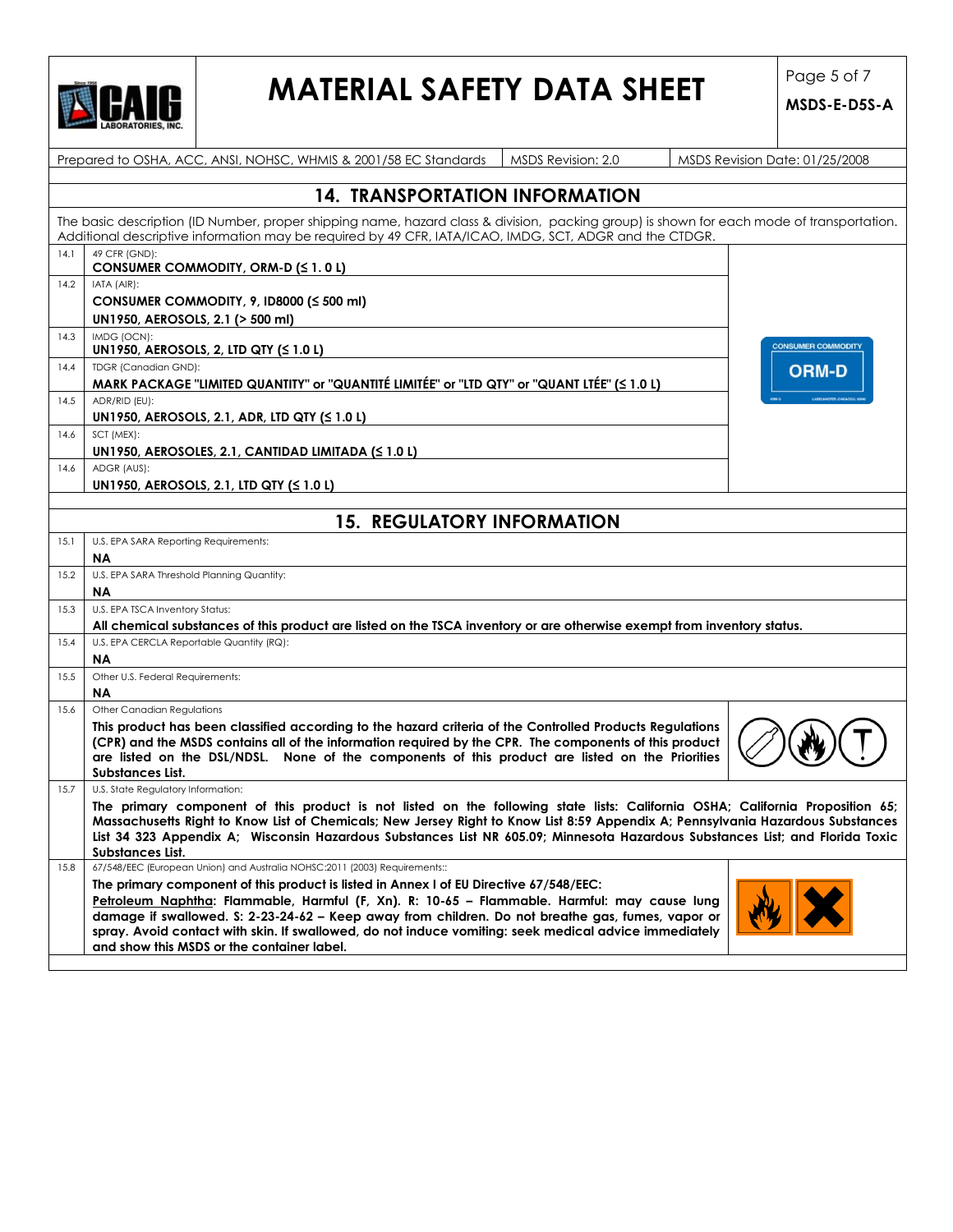

# **MATERIAL SAFETY DATA SHEET** Page 6 of 7

**MSDS-E-D5S-A**

Prepared to OSHA, ACC, ANSI, NOHSC, WHMIS & 2001/58 EC Standards | MSDS Revision: 2.0 MSDS Revision Date: 01/25/2008

|      | <b>16. OTHER INFORMATION</b>                                                                                                                                                                                                                                                                                                                                                                                                                                                                                                                                                                                                                                                                                                                                      |                                          |  |  |  |  |  |
|------|-------------------------------------------------------------------------------------------------------------------------------------------------------------------------------------------------------------------------------------------------------------------------------------------------------------------------------------------------------------------------------------------------------------------------------------------------------------------------------------------------------------------------------------------------------------------------------------------------------------------------------------------------------------------------------------------------------------------------------------------------------------------|------------------------------------------|--|--|--|--|--|
| 16.1 | Other Information:                                                                                                                                                                                                                                                                                                                                                                                                                                                                                                                                                                                                                                                                                                                                                |                                          |  |  |  |  |  |
|      | <b>NA</b>                                                                                                                                                                                                                                                                                                                                                                                                                                                                                                                                                                                                                                                                                                                                                         |                                          |  |  |  |  |  |
| 16.2 | Terms & Definitions:                                                                                                                                                                                                                                                                                                                                                                                                                                                                                                                                                                                                                                                                                                                                              |                                          |  |  |  |  |  |
|      | See last page of this MSDS.                                                                                                                                                                                                                                                                                                                                                                                                                                                                                                                                                                                                                                                                                                                                       |                                          |  |  |  |  |  |
| 16.3 | Disclaimer:                                                                                                                                                                                                                                                                                                                                                                                                                                                                                                                                                                                                                                                                                                                                                       |                                          |  |  |  |  |  |
|      | This Material Safety Data Sheet is offered pursuant to OSHA's Hazard Communication Standard, 29 CFR §1910.1200. Other<br>government regulations must be reviewed for applicability to this product. To the best of ShipMate's & CAIG Laboratories, Inc.'s<br>knowledge, the information contained herein is reliable and accurate as of this date; however, accuracy, suitability or completeness<br>are not guaranteed and no warranties of any type, either expressed or implied, are provided. The information contained herein<br>relates only to the specific product(s). If this product(s) is combined with other materials, all component properties must be<br>considered. Data may be changed from time to time. Be sure to consult the latest edition. |                                          |  |  |  |  |  |
| 16.4 | Prepared for:<br><b>CAIG Laboratories, Inc.</b><br>12200 Thatcher Court<br>Poway, CA 92064-6876<br>+1 (800) CAIG-123 (244-4123) phone<br>+1 (858) 486-8398 fax<br>http://www.caig.com/                                                                                                                                                                                                                                                                                                                                                                                                                                                                                                                                                                            |                                          |  |  |  |  |  |
| 16.5 | Prepared by:<br>ShipMate, Inc.<br>P.O. Box 787<br>780 Buckaroo Trail Suite D<br>Sisters, OR 97759<br>+1 (310) 370-3600 phone<br>+1 (310) 370-5700 fax<br>http://www.shipmate.com                                                                                                                                                                                                                                                                                                                                                                                                                                                                                                                                                                                  | Dangerous Goods<br>Training & Consulting |  |  |  |  |  |